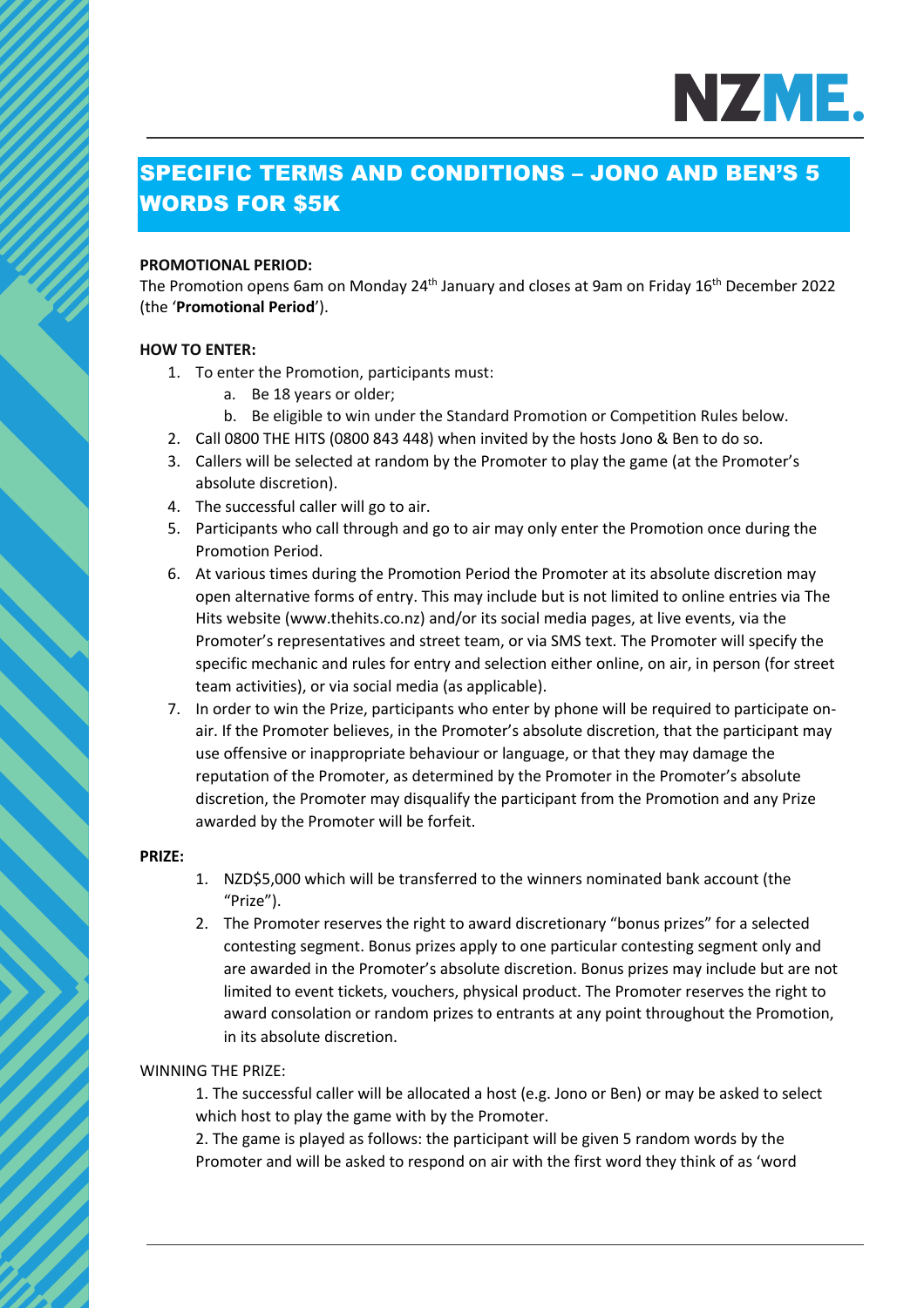association' for each of the 5 words provided by the Promoter. E.g. Promoter states 'colour', entrant responds with 'blue'.

3. The chosen host will then be asked to respond to the same 5 words. If the 5 responses given by the host match those of the participant, the participant will win the Prize. If one or more of the words do not match the participant will not win the Prize.

4. For the avoidance of doubt the host and participant will not be able to hear each others' answers.

5. Participants are only allowed to give one response per word on air. Responses submitted in any other way will be deemed invalid, as determined by the Promoter in the Promoter's absolute discretion.

6. At any time during contesting the host(s) may give the entrant additional challenges. Examples including, but not limited to: a bonus round/double or nothing.

7. Promotion rules will be stipulated on air by the Promoter, in its absolute discretion.

8. The Promoter's decision is final and no correspondence will be entered into.

9. The Promoter reserves the right in its absolute discretion to refrain from broadcasting any call.

10. All decisions are at the discretion of the Promoter and no correspondence will be entered into in this regard.

11. Neither the Promoter nor any other person or party associated with this Promotion will be liable to any person in any way in relation to this Promotion.

#### **OTHER:**

- 1. Because iHeart Radio is delayed broadcast content, listeners who stream content, or listen via a podcast, will hear a delayed cue to call.
- 2. These terms and conditions may be amended and the Promotion terminated at any time by
- 3. the Promoter.
- 4. The Promoters' decisions on all entry and Promotion matters are final and no correspondence will be entered into.
- 5. The Prize winner will be notified on air at the time of winning, or via telephone.
- 6. The Prize winners are responsible for providing their correct contact details and bank account
- 7. details to receive payment.
- 8. The Prize winners will receive the Prize as a bank transfer to a bank account they have nominated and provided to the Promoter. Provided the winner has confirmed their bank account for delivery, the Promoter will send the Prize to the Prize winner's nominated bank account within FIFTEEN (15) working days of the end of the Promotion Period.
- 9. The Promoter takes no responsibility for any failure or delay in delivering the Prize but will provide all reasonable assistance in cases where the Prize is not received by the Prize winner.
- 10. The Prize will be forfeited if the Prize winner fails to provide their contact or bank account details or validly claim the Prize within 5 days from the end of the Promotion Period.
- 11. The Prize is not negotiable and may only be claimed by the Prize Winner.
- 12. Participants grant the Promoter permission to use their name, photograph, voice and film recordings in which they appear, in connection with the Promotion and for future promotion and marketing purposes and waive any claims to royalty, right or remuneration for such use.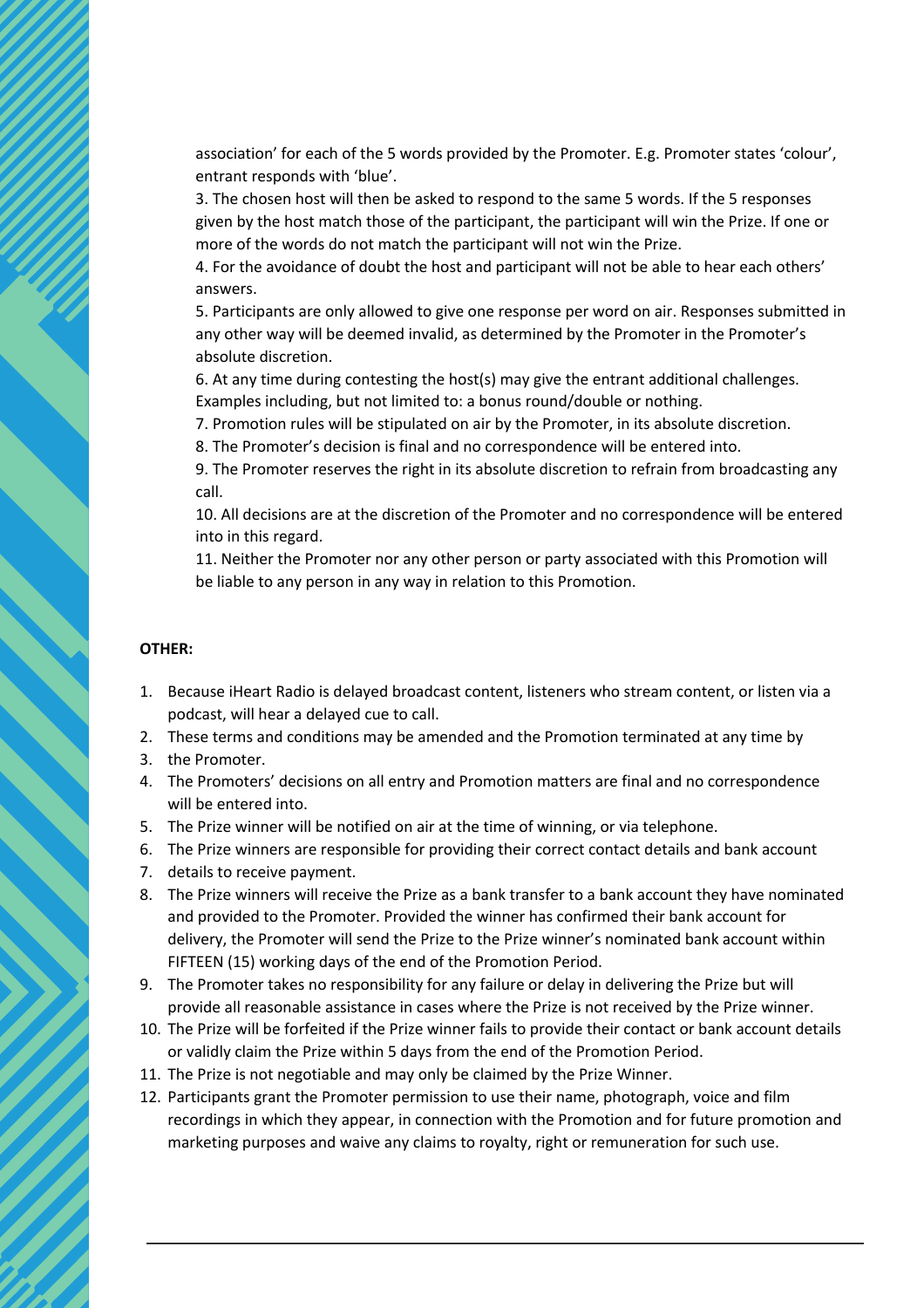- 13. This includes the right to use on the Promoter's websites, Facebook pages, on air and other publications of the Promoter.
- 14. The Promoter will also collect and use, for the purpose of the Promotion, your personal information. Any personal information provided to the Promoter will be collected, held and used in accordance with NZME's privacy policy: https://www.nzme.co.nz/media/1699/nzmeprivacypolicy\_november2020.pdf
- 15. You have the right to request access to and correction of your personal information (where such information is readily retrievable) by contacting the Promoter.
- 16. The Promotion is subject to these Specific terms and conditions and the Standard Promotion or Competition Rules below.
- 17. Entry into this Promotion is deemed to be acceptance of these terms and conditions, our website terms of use and privacy policy.
- 18. Please contact info@thehits.co.nz with any queries.

# STANDARD PROMOTION OR COMPETITION RULES

#### **Definitions**

'NZME' means all companies in the NZME Group including but not limited to APN Holdings NZ Limited, NZME. Publishing Limited, NZME. Radio Limited, GrabOne Limited and all brands and operating companies controlled by or associated with those entities.

#### The **'Promoter'** is NZME. '**Disqualified Participants**' are:

- (a) all NZME employees, all employees of participating sponsors or promoters and/or advertising agencies and their Immediate Families;
- (b) all people under the age of 18 years
- (c) all people who have won a prize from the channel/station running this promotion in the last 14 days. If the previously won prize was valued at over \$1000 the winner must stand-down from entering for a period of 90 days.

'**Immediate Families**' include spouses, grandparents, parents, children, and grandchildren, whether by marriage, past marriages, remarriage, adoption, co-habitation or other family extension.

### **Entry**

- **1.** These Promotion or Competition Rules ('the **Rules**') apply to all NZME Promotions or Competitions (collectively the '**Promotion**') conducted on or off air and by means of any medium – online, radio, print, or a connected device. The Rules may change from time to time.
- **2.** If a particular Promotion has specific rules or terms ('the ' **Specific Rules**') those Specific Rules will apply if there is any inconsistency with the Rules.
- **3.** Unless otherwise stated in the Specific Rules registration, entry or vote is limited to 1 per person. Where multiple registrations, entries or votes are acceptable, each must be made separately.
- **4.** Entry into the Promotion is deemed to be acceptance of the Rules and the Specific Rules and confirmation that the entrant has the necessary authority (for example from the bill payer or owner of a telephone) to enter the Promotion.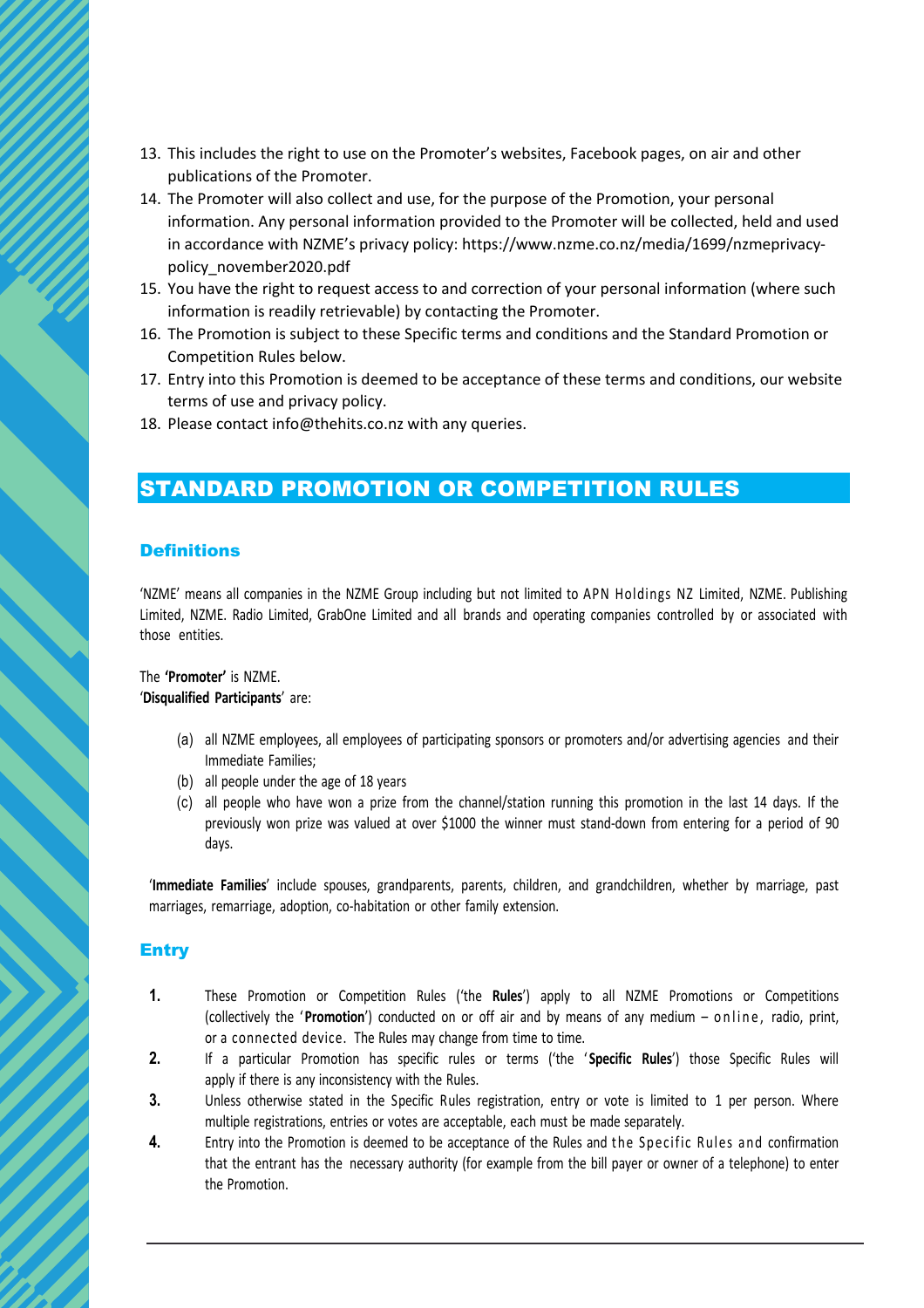- **5.** No purchase is necessary to win or participate in the Promotion, unless specified in the Specific Rules.
- **6.** The Promotion is open to New Zealand Residents only. Disqualified Participants may not enter in the Promotion.
- **7.** NZME reserves the right to exclude any person from participating in the Promotion on reasonable grounds.
- **8.** NZME reserves the right to refuse to award any prize to an entrant who NZME decides (in its sole discretion) has violated the Rules (including the Specific Rules), gained unfair advantage in participating in the Promotion or won using fraudulent means.
- **9.** By participating, entrants grant NZME exclusive permission to use their names, characters, photographs, videos, voices and likeness in connection with the Promotion and for future promotion and marketing purposes and waive any claims to royalty, right or remuneration for such use.
- **10.** All entrant personal details must be valid and up to date and will be held by NZME and may be used for the purpose of the Promotion and for future promotion and marketing purposes in accordance with NZME Privacy Policy (see www.NZME.co.nz) unless otherwise directed by contestants at the time of entry.
- **11.** Personal information provided at the time of entry is presumed to be true and, in the case of text or email notification – active, through to and beyond the date of the Promotion's completion.
- **12.** Where the Promotion involves texting, the following apply:
	- a) Standard sms text charges will apply, unless otherwise stated in the Specific Rules and will depend on the entrant's particular plan or agreement with their phone service provider;
	- b) Any form of automated text message is invalid;
	- c) The telephone number from which the entry was made will be stored in a database. The entrant has a two-business-day period from the time of entry to request removal from the database. If no request is made it is deemed acceptance that the information can be used for future promotion and marketing purposes; and
	- d) NZME takes no responsibility for text costs incurred after the Promotion has closed as stipulated in the Specific Rules.

### Winning the Prize

- **13.** Only the person who originally entered the Promotion can be awarded the prize (the '**Winner**').
- **14.** The Winner will be determined in the manner set out in the Rules or the Specific Rules if not specified then as determined by the Promoter who shall for this purpose be deemed the judge (the '**Judge**').
- **15.** The Judge's determination of the Winner will be final and no correspondence will be entered into.
- **16.** The Winner will be notified by email, phone (voice or text), mail or in person and must be available for the preparation of all publicity that may be required by NZME. Where attempts to contact the Winner fail (eg when the Winner cannot be contacted by phone after three attempts or mail sent is returned) the Judge will select another winner. If, after successful notification, the prize is not collected within two months of being announced it will be regarded as forfeit. (Note: 3 attempts to contact the Winner will include individual calls to any numbers provided at the time of entry. However, should the prize's total worth equal less than NZD\$250 and be a live-to-air draw, only one failed attempt at contact will be acceptable before the Judge selects another winner.)
- **17.** The Prize is not redeemable for cash or transferable. No other family members, friends, office associates or any other person will be able to participate on the Winner's behalf. In the event that the Prize specified in the Competition becomes unavailable for any reason the Promoter may substitute a prize of like or equal value.
- **18.** Where the Winner is required to claim the prize in person, they must provide proper identification (eg driver's licence, passport, birth certificate). If the Winner is under the age of 18 years their parent or legal guardian must accompany the Winner or give their prior written consent to the award of the Prize.
- **19.** The Winner takes the Prize entirely at his/her own risk and indemnifies NZME in respect of any claim for any accident, injury, property damage or loss of life that may occur in connection with the prize. The Winner is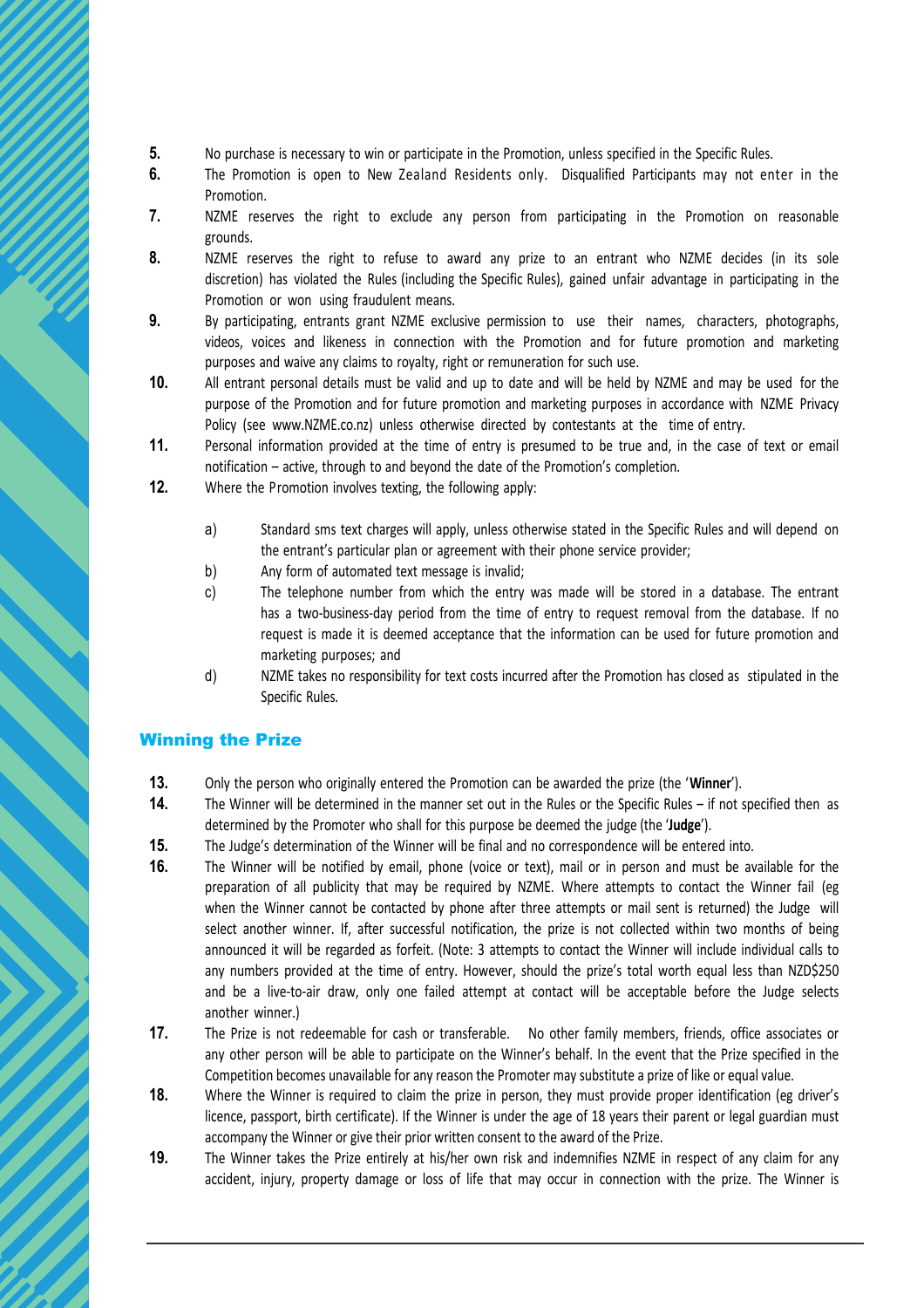responsible for all insurance, tax or other costs that may be associated with the Prize. Where the Prize has associated terms and conditions the Winner accepts the Prize subject to those terms and conditions and restrictions.

**20.** Where the Prize includes air travel and/or accommodation, either international or domestic (the '**Travel Prize**'):

- (1) the Winner MUST have valid documentation, including but not limited to valid passports and Visas, which meet the requirements of immigration and other government authorities at every destination.
	- (a) Any fines, penalties, payments or expenditures incurred as a result of such documents not meeting the requirements of those authorities (including any costs associated with delay, will be the sole responsibility of the Winner).
	- (b) When the Travel Prize includes travel to or through the United States, it is the Winner's responsibility when travelling into or through (transiting included) the United States under the Visa Waiver Program to apply for an Electronic System for Travel Authorisation (ESTA) no later than 72 hours prior to departure if required. The winner must visit the US Department of Homeland Security website and fill in the required information. The cost of the ESTA is the sole responsibility of the Winner.
	- (2) The Winner and their travelling companion (if applicable) must travel together at all times. The Winner is responsible for transport from their residence to their nearest international airport for flight departure and from their nearest international airport to their residence upon returning to New Zealand.
	- (3) Flight tickets are available on the regular scheduled services of each airline and are subject to seasonal embargos. The flight itinerary may have to be adjusted depending on the airline's departure city and their current flight schedule. Unless otherwise specified, the air travel is economy class.
	- (4) Any changes to travel dates or additional accommodation outside the travel period specified in the Travel Prize details, made by the winner, which incur additional costs, are to be paid by the Travel Prize winner.
	- (5) Unless explicitly stated in the Specific Rules, the Winner will be responsible for expenses including, but not limited to, spending money, meals, drinks, transport, laundry charges, activities, incidentals, taxes (excluding departure and any other flight associated taxes included within the Travel Prize), gratuities, services charges, passports, visas, travel insurance and all other ancillary costs associated with redeeming the Travel Prize. The Winner must obtain travel insurance to protect themselves against additional costs incurred in the event of unforeseen circumstances.
	- (6) The Travel Prize is not transferable or exchangeable and cannot be redeemed for cash. The Travel Prize must be taken as stated in the Specific Rules and no compensation will be payable if the Winner is unable to use the Travel Prize as stated. For the avoidance of doubt, if the Winner is, for whatever reason, unable to travel on a nominated date during this period, whether the failure was due to reasons beyond the Winner's control or otherwise, then the Winner will forfeit the Travel Prize.
	- (7) The Promoter makes no representation as to safety, conditions and other issues that may exist at any destination. International travel advice can be obtained from various sources, including government, local consular offices and the web site of the New Zealand Ministry of Foreign Affairs and Trade. The winner accepts the Travel Prize at their own risk.
	- (8) All travel is subject to the terms, conditions and restrictions of the Travel Prize service providers. Any travelling companion included in the Travel Prize (if applicable) accepts the Travel Prize subject to these terms, conditions and restrictions as if references to the Winner in the relevant clauses were to the travelling companion. The Winner and their travelling companion must sign a legal release, in a form acceptable to the Promoter in its absolute discretion, if requested by the Promoter.

### NZME Responsibility

- **21.** NZME reserves the right to amend, vary, extend or discontinue a Promotion at any stage, for any reason.
- **22.** NZME takes no responsibility for any inability to enter, complete, continue or conclude the Promotion due to equipment or technical malfunction, busy lines, inadvertent disconnection, texts with a misspelt keyword, texts to an incorrect shortcode, Force Majeure or otherwise.
- **23.** To the fullest extent permitted by law NZME will not be liable for any loss or damage whatsoever (including but not